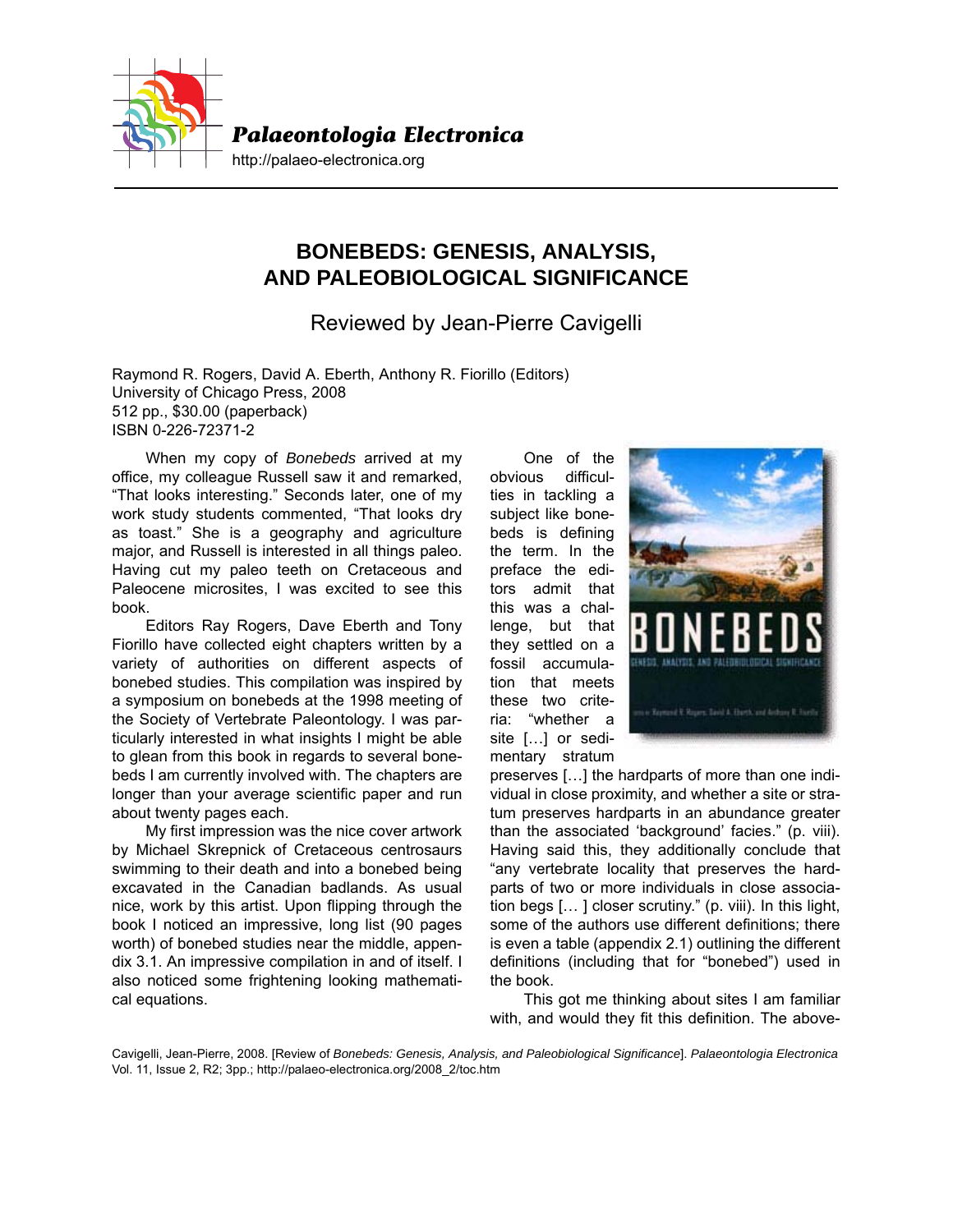mentioned microsites would certainly be called bonebeds, as would the dinosaur death assemblage illustrated in the cover. But how about a hadrosaur our museum has been working on? The site has occasional turtle pieces and gar scales. In the end I think they are not above the background noise of microfossils expected in a Lance Formation sand body. So, not a bonebed. How about the mosasaur we have been working on? It is a disarticulated skeleton with many shark teeth and shells are found in the matrix. Considerably more shark teeth than in the background rock. According to this book, this is a bonebed. However, even after reading the book, I have a hard time calling this a bonebed. Several references are made to a White River Formation accumulation of three snake skeletons. By the book's definition, this is a bonebed. I have held this specimen in my hand, so I have a hard time calling this amazing fossil a bonebed. How about the Mongolian fighting dinosaurs? Bonebed or not?

I asked a few paleontology friends their thoughts about the definition of a bonebed. I got answers that ranged from accepting the snake accumulation to elimination of single species death assemblages from consideration. The confusion the editors felt about defining a bonebed seems to be widespread among the vert paleo community. This book may be a first step in standardizing it.

Chapter one by Ray Rogers and Susan Kidwell is titled "A Conceptual Framework for the Genesis and Analysis of Vertebrate Skeletal Concentrations". This is an extension of Kidwell's work with invertebrate fossil accumulations. The chapter classifies different bone accumulations, whether accumulated by biological (e.g. carnivores) or physical (e.g. riverbeds) agents. Throughout chapter one, the authors give extensive examples of bone accumulations from the fossils and modern records. These examples piqued my curiosity enough that I found myself continuously reaching into the bibliography to check out the sources. This made for slow, yet engaging reading.

In Chapter 2, ("Bonebeds Through Time"), Anna K. Behrensmeyer discusses many trends visible by studying the whole suite of known bonebeds. She uses a database of bonebeds, the ETE Bonebed Database. (ETE stands for Evolution of Terrestrial Ecosystems). The database is available online as a Microsoft word document (the web address is given in the book) and is quite extensive. The ETE Bonebed Database is based at the Smithsonian, as is the author. The chapter has many charts and tables that work as tandem pairs.

I found that the information in the tables could easily have been added to the charts to make them more easily readable, without having to bounce between the two. Other than that this chapter shows what one can do with such a database, especially in the area of comparing databases over the course of geological time. For me, Behrensmeyer's line in her concluding statement of the chapter also sums up a lot of what this book is about: "its most important contribution is to open the door to a wealth of interesting questions to pursue in the future." Much of this book is an invitation into the future, rather than a summary of the past.

Chapter 3, by Dave Eberth, Matthew Shannon and Brent Noland, is also based on a bonebed database. The 90 page listing of bonebed publications is, like the ETE Bonebed Database, available online as a Microsoft Excel file. As with chapter two, this chapter includes definitions of pertinent terms, and a bonebed classification system, which are both a touch different than Behrensmeyer's. In addition, the authors describe their database and show numerous examples of trends they have found, mostly looking at things from a different perspective than Behrensmeyer. I found browsing through the 90 pages of appendix 3-1 to be interesting and fun.

Starting with chapter 4, we start to see what sorts of science can be done with bonebeds. "From Bonebeds to Paleobiology: Applications of Bonebed Data" by Don Brinkman, Dave Eberth and Phil Currie is loaded with examples of paleontological studies based on bonebeds from microsites to single species bonebeds and more. Here we start getting into the meat of the book. What information can we get from bonebeds? The authors give many detailed examples of paleobiological studies and the results found from these. The variety of information gleaned from bonebed studies makes for great reading. Chapter 4 also includes a good lesson in all things taphonomic. Starting in the next chapter, things get more technical.

Chapter 5 ("A Practical Approach to the Study of Bonebeds" by Dave Eberth, Ray Rogers and Tony Fiorillo) provides a comprehensive guide to how to collect data from bonebeds. This chapter considers everything a paleontologist, experienced or budding, might want to consider when actually working on a bonebed field project. As a preparator and a field paleontologist, I particularly liked the line on p. 266: "Before field work begins […] a researcher […], preferably in conjunction with an experienced preparator and/or field crew manager,